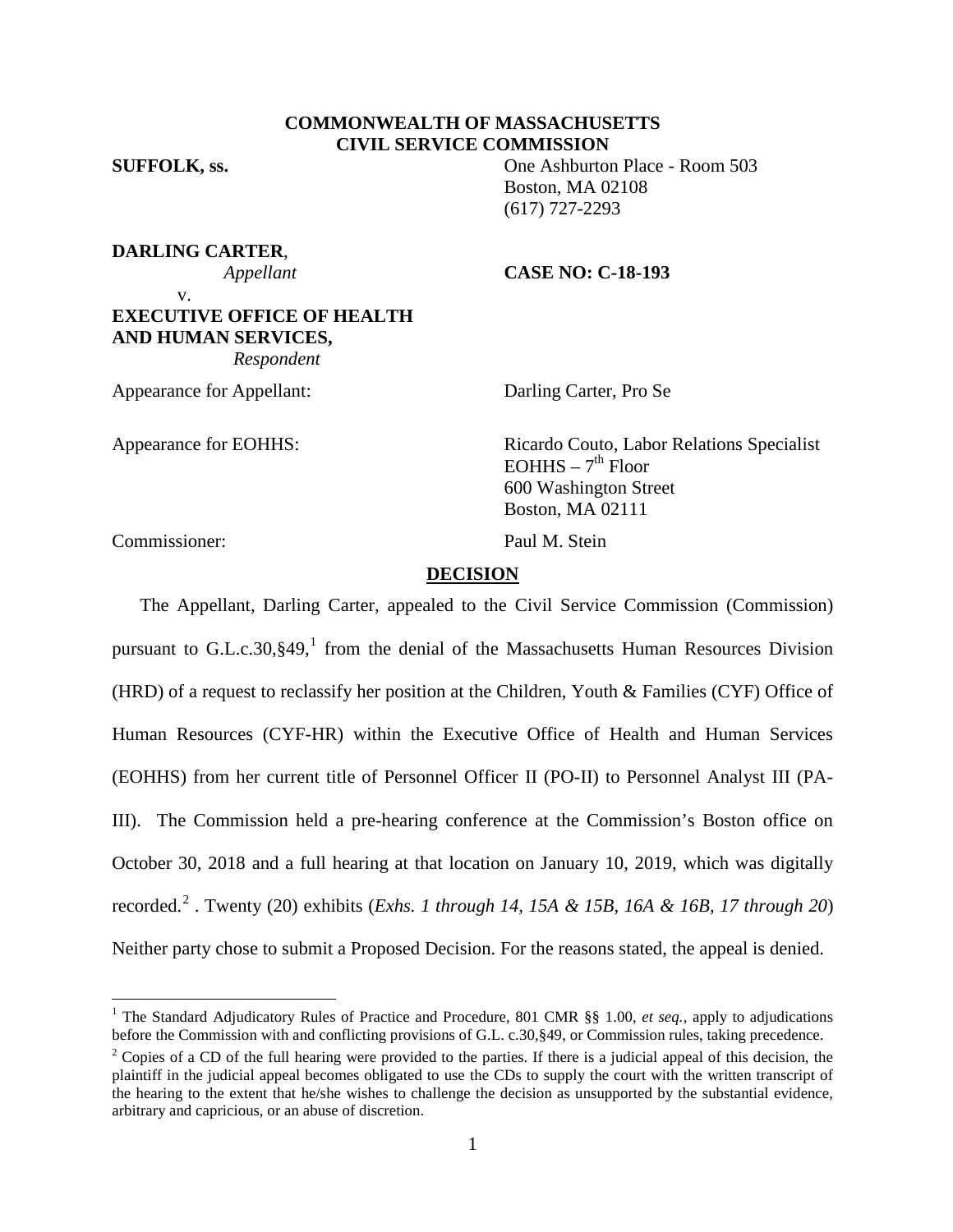### **FINDINGS OF FACT**

Based on the Exhibits entered into evidence and the testimony of the following witnesses:

# *Called by EOHHS*:

- Amy Lynch, EOHHS Director of Recruitment, Staffing & Policy
- Cindy Smey, CYF-HR, Planning & Staffing Analysis Unit

*Called by the Appellant:*

• Darling Carter, CYF-HR, Appellant

and taking administrative notice of all matters filed in the case, pertinent law and reasonable inferences from the credible evidence, a preponderance of evidence establishes these facts:

1. The Appellant, Darling Carter, holds the position of Payroll Assistant Supervisor in the CTF-HR's Personnel/Payroll Unit, with a civil service title of PO-II, a position that she has held since her promotion from PO-I in October 2012. (*Exhs. 5, ,. 12 through 14, 17, 18 & 20: Testimony of Appellant*)

2. The Personnel/Payroll Unit handles payroll processing needs for CYF employees, including such activities as processing new hires, promotions, demotions, reclassifications, retroactive pay adjustments, changes in hours and alternative work schedules, employee tax forms, time and attendance records, payroll deductions and audit of employee bi-weekly payroll (pay advice). (*Exhs. 5,7. 12 through 14, 15A, 17, 18 & 20: Testimony of Appellant & Lynch)*

3. The Personnel/Payroll Unit is managed by a Payroll Unit Manager (Administrator VI), who reports to an Employment Services Director aka Payroll Director (Administrator VII)<sup>[3](#page-1-0)</sup>. The Payroll Unit Manager directly supervises two Payroll Supervisors (PA-IIIs), three Payroll Assistant Supervisors (PO-IIs) and one PO-I, who handles "120 Post-Retiree" matters. Ms. Carter (in conjunction with one of the Payroll Supervisors) directly supervises four PO-Is, one of the other PO-IIs supervises four other Personnel Officer Is (in conjunction with another

<span id="page-1-0"></span> <sup>3</sup> The Administrator VII reports to the CYF-HR Director. (*Exhs. 12, 18 & 2*0)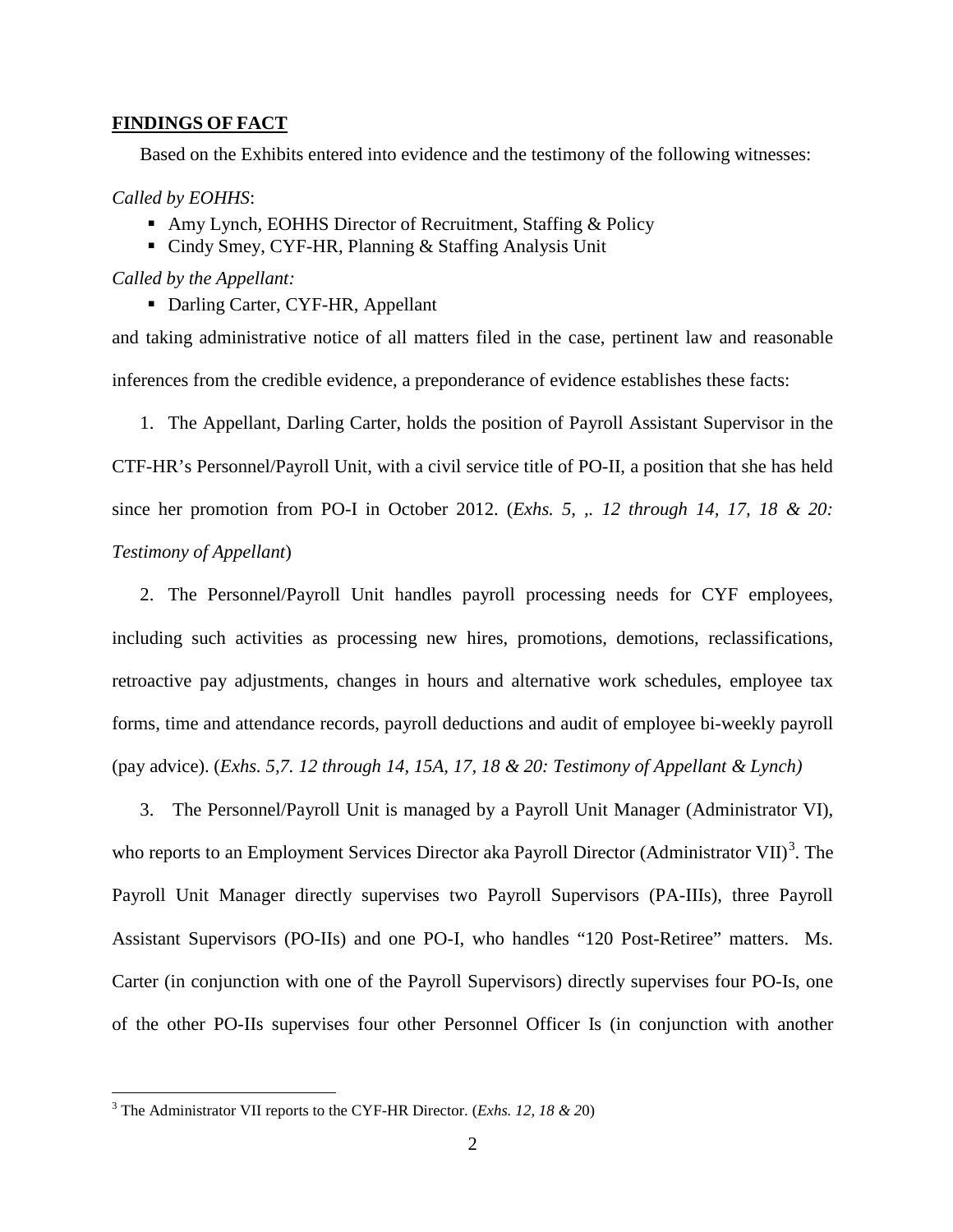Payroll Supervisor) and the third PO-II handles quality & compliance matters and appears to have no direct reports. (*Exhs. 5, 12, 18 & 20: Testimony of Appellant & Lynch*)

4. Ms. Carter devotes approximately 50% of her time in supervising, training and counseling others, including the four PO-Is for whom she is directly responsible for their performance evaluations as well as functional supervision of the other PO-Is and clerical staff. She devotes the rest of her time handling her own case load of payroll issues for CYF employees (she is responsible for handling all personnel/payroll processing matters for approximately 1,000 FTEs). (*Exhs. 5, 13, 14, 15A, 17 & 19ID; Testimony of Appellant*)

5. Ms. Carter is considered a "stellar" employee who consistently meets or exceeds her performance expectations. (*Exhs. 5 & 14; Testimony of Lynch*)

6. At one point, Ms. Carter was offered the opportunity for promotion to a newly created management position (M-IV), in effect, elevating her to a position of Assistant Payroll Unit Manager responsible to assume direct management over the other supervisors, including the PA-IIIs. She declined the promotion because it would have meant taking a pay cut from what she would be able to earn as a PO-II after COLA adjustments that were about to take effect under her union CBA. That position was then "repurposed" and is no longer available. (*Testimony of Appellant Lynch*) [4](#page-2-0)

7. On or about October 31, 2017, Ms. Carter filed a request with CYF-HR for reclassification of her position from a PO-II to a PA-III. By letter dated June 18, 2018, after review and audit of her request, CYF-HR Director Amy Lynch informed Ms. Carter that she did

<span id="page-2-0"></span><sup>&</sup>lt;sup>4</sup> At the Commission hearing, Ms. Lynch testified that, as a result of Ms. Carter's reclassification request, among other things, a review of the PA-III positions in CYF, led to the conclusion that Payroll Supervisors (as well as perhaps several dozen other PA-IIIs in the agency, were not doing the work of a PA-III and were "misclassified", either because they were moved into those positions from other assignments or for other reasons. These positions have been "flagged" and, when the incumbents leave the position, they will be restructured to an appropriate management or other position. (*Testimony of Lynch*)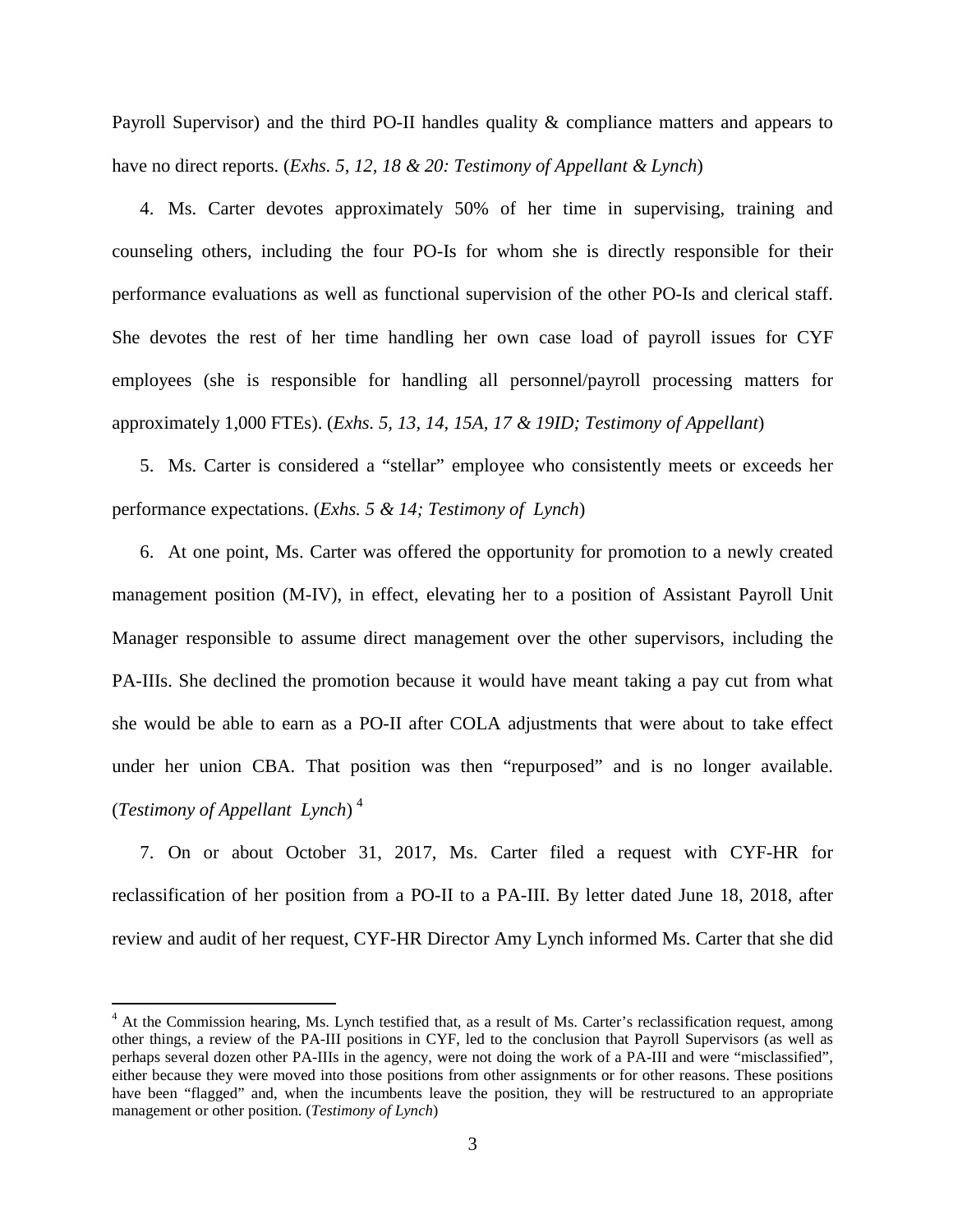not warrant reclassification to the title of a PA-III and that her request was denied. (*Exhs. 1 through 8: Testimony of Smey & Lynch*)

8. Ms. Carter duly appealed the denial of her reclassification request to the Massachusetts Human Resources Division (HRD). By letter dated September 12, 2018, HRD informed Ms. Carter that she was appropriately classified as a PO-II, she did not warrant reclassification to a PA-III, and her appeal was denied. This appeal to the Commission ensued. (*Exhs. 9 through 11*)

9. The Personnel Officer Classification Specification was promulgated by HRD in 1987 and contains two job titles in the series: (1) PO-I is the "entry-level supervisory job" in the series, responsible for supervising at 1 to 5 clerical personnel and exercising functional supervision over 1 to 5 other professional, technical or administrative personnel; and (2) PO-II is the "second-level supervisory job" in the series, responsible to directly supervise 1 to 5 PO-Is or other professional personnel, and indirectly supervise (through an intermediate supervisor) another 1 to 5 clerical personnel. (*Exh.16A*)

10. Incumbents of positions in the Personnel Officer series perform a broad variety of "personnel functions for an assigned agency", including support for staffing decisions, hiring, performance evaluations, discipline and personnel records. The "basic purpose" of the work is "to ensure that the agency personnel functions are in compliance with established law, rules, policies, regulations and contractual agreements". (*Exh. 16A*)

11. The Personnel Analyst Classification Specification, also promulgated by HRD in 1987, contains three job titles: (1) PA-I is the "entry-level professional job" in the series; (2) PA-II is the "first level supervisory job" in the series, responsible to directly supervise 1-5 professional personnel; and (3) PA-III is the "second-level supervisory job" in the series, responsible to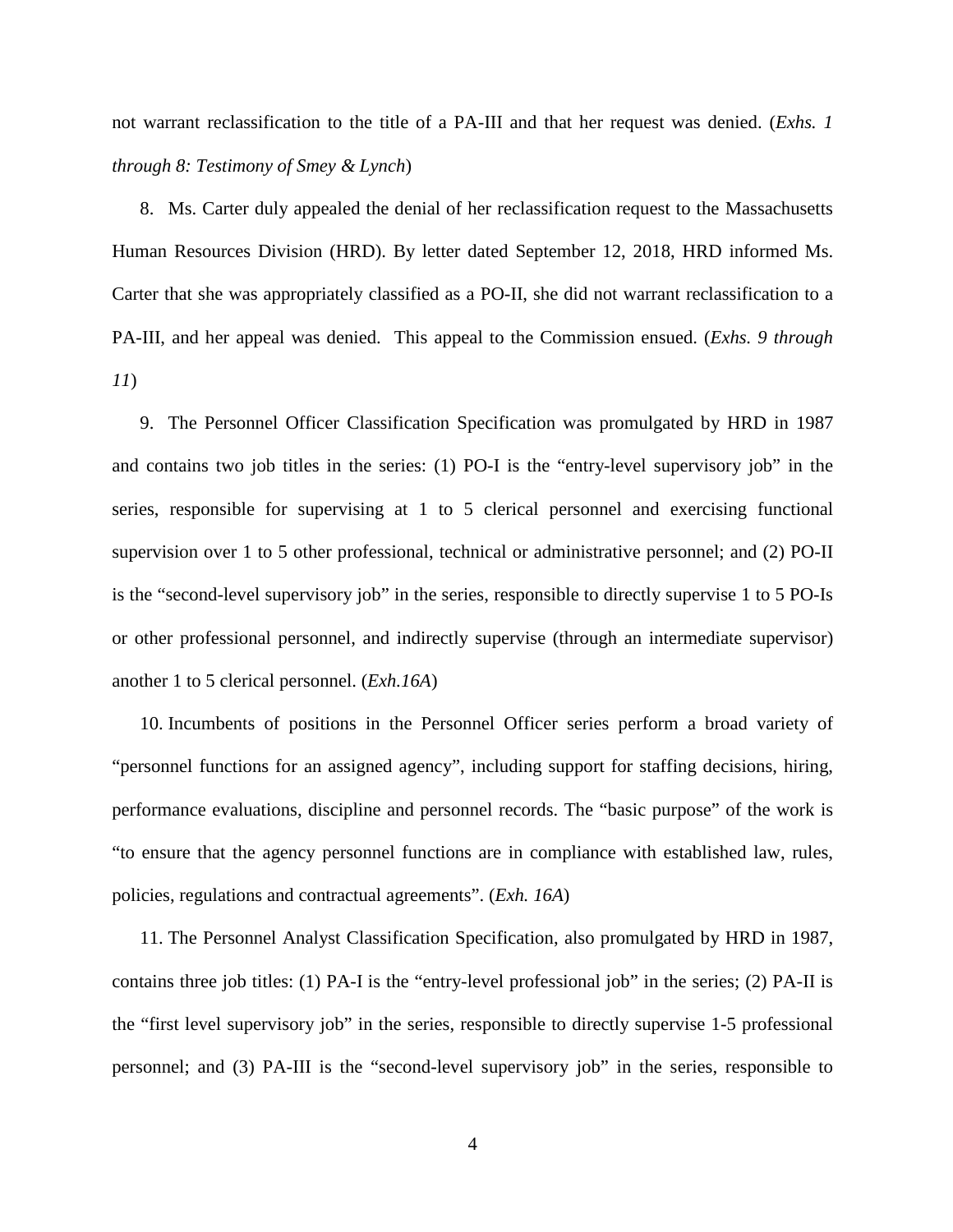directly supervise 1 to 5 professional personnel and indirectly supervise 6 to 15 professional personnel. (*Exh. 16B*)

12. Incumbents of positions in the Personnel Analyst series "make recommendations on position classification and related personnel actions", such as personnel studies, wage and salary surveys and classification studies. The "basic purpose" of the work of a Personnel Analyst "is to ensure the proper maintenance of the statewide personnel classification system." (*Exh. 16A*)

13. Both POs and PAs are represented by the same bargaining union, NAGE Unit 6. PO-II carries a Grade 13 ranking; PA-III carries a Grade 15 ranking. (*Testimony of Appellant & Lynch*)

#### **APPLICABLE CIVIL SERVICE LAW**

G.L.c.30, §49 provides:

Any manager or employee of the commonwealth objecting to any provision of the classification affecting his office or position may appeal in writing to the personnel administrator. . . Any manager or employee or group of employees further aggrieved after appeal to the personnel administrator may appeal to the civil service commission. Said commission shall hear all appeals as if said appeals were originally entered before it. If said commission finds that the office or position of the person appealing warrants a different position reallocation . . . it shall be effective as of the date of appeal . . .

"The determining factor of a reclassification is the distribution of time that an individual

spends performing the function of a job classification." Roscoe v. Department of Environmental Protection, 15 MCSR 47 (2002). In order to justify a reclassification, an employee must establish that she is performing distinguishing duties encompassed within the higher level position the majority (i.e., at least 50% or more) of the time. See, e.g., Pellegrino v. Department of State Police, 18 MCSR 261 (2005) (at least 51%); Morawski v. Department of Revenue, 14 MCSR 188 (2001) (more than 50%); Madison v. Department of Public Health, 12 MCSR 49 (1999) (at least 50%); Kennedy v. Holyoke Community College, 11 MCSR 302 (1998) (at least 50%). What must be shown is that Ms. Zeller performs the "distinguishing duties" of the RN-III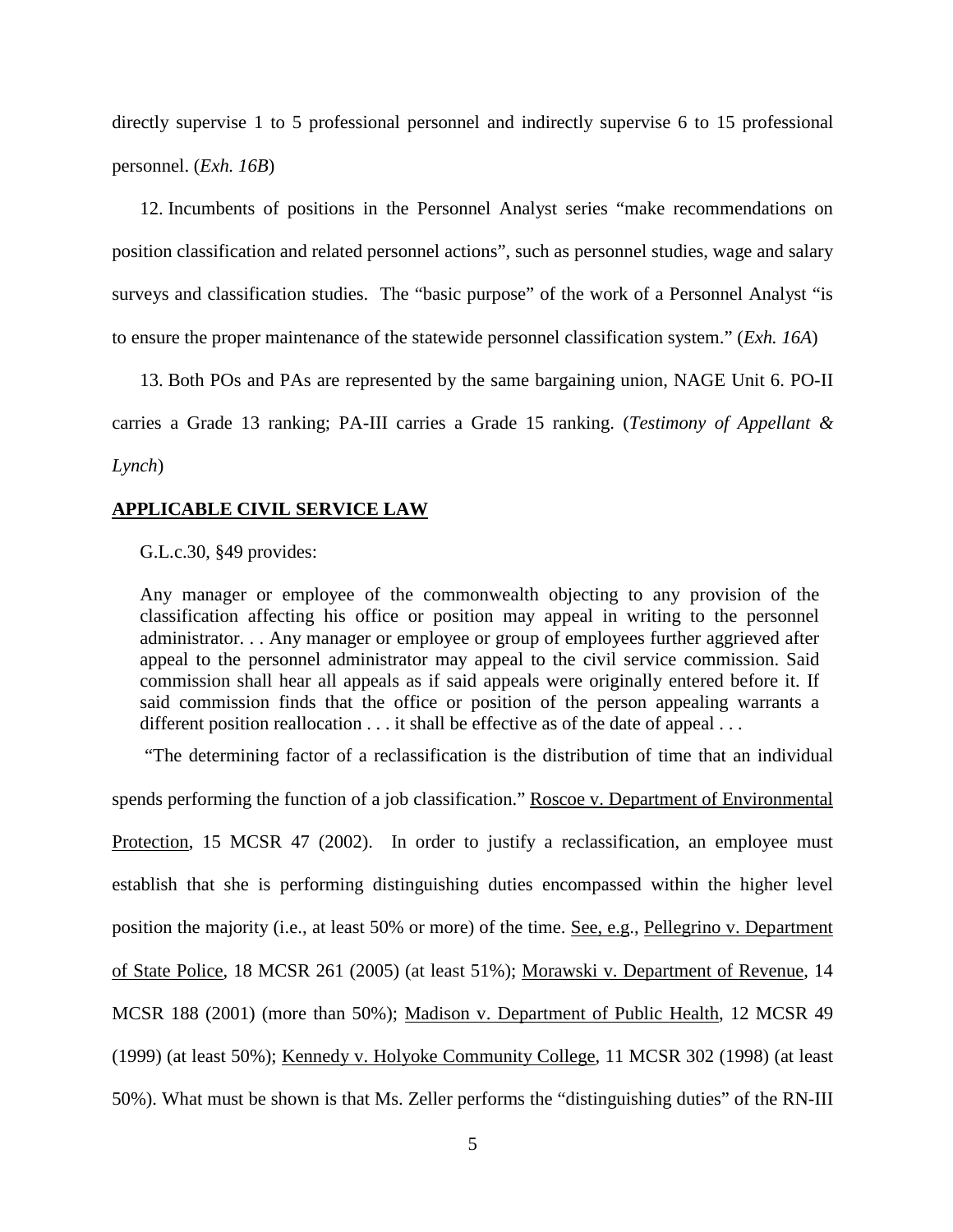position at least 50% of the time and, in making this calculation, duties which fall within both the higher and lower title do not count as "distinguishing duties." See Lannigan v Department of Developmental Services, 30 MCSR 494 (2017)

#### **ANALYSIS**

Ms. Carter is well-regarded by her colleagues as a "stellar" public servant who works hard at her job. However, reclassification of a position by the Commission requires proof that specified distinguishing duties of the title to which reclassification is requested are, in fact, actually being performed as the major part of her current work (i.e. more than 50 percent of her time is spent on these distinguishing duties). Accordingly, the issue before the Commission is limited to that narrow question.

The evidence establishes that Ms. Carter does not perform any of the duties of a PA-III and, therefore, the Commission has no basis upon which to overturn the decision of the EOHHS and HRD that she should not be reclassified to that position.

First, there is no dispute that Ms. Carter does not perform the duties of a PA-III (or a PA-I or PA-II for that matter) as defined by the Personnel Analyst Classification Specification. The jobs in this series involve work in the specialized personnel field of position classification. The work of the CYS-HR Personnel/Payroll unit does not involve any essential duties set forth in the Personnel Analyst job series. Ms. Carter acknowledged that she does not perform any duties relating to position classification because she is not currently assigned those duties but would be happy to perform them if requested. Ms. Lynch acknowledges that the supervisors in the CYS-HR Personnel/Payroll Unit who now occupy a job title of PA-III are "misclassified."

Second, the job duties defined in the two-tier Personnel Officer Classification Specification are broadly defined and seem to be written to fit more of a "generalist" human resources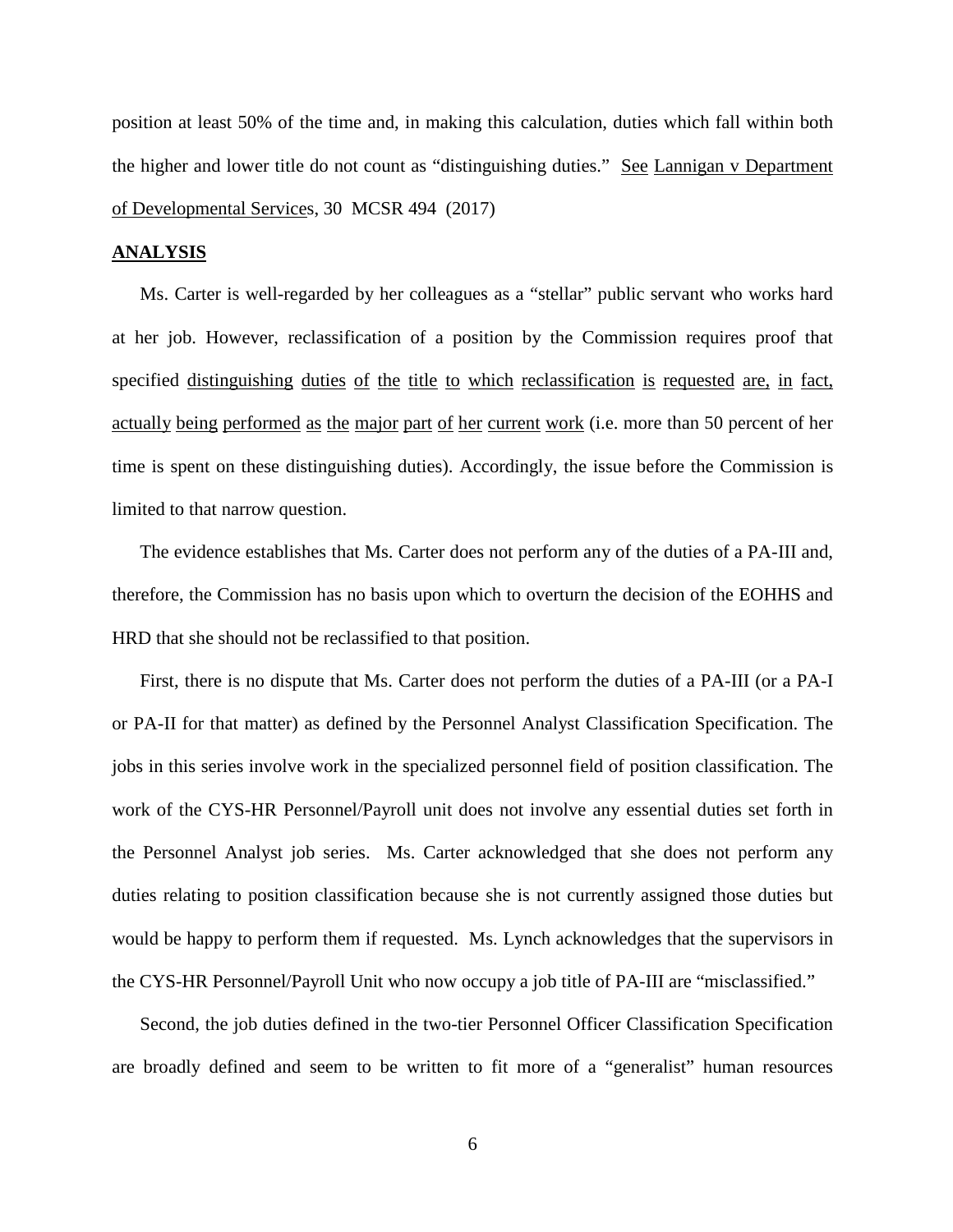operation. They are not a perfect fit for the specialized, multi-level supervisory positions occupied by Ms. Carter and her peers in the CYS-HR Personnel/Payroll unit. In particular, Ms. Carter is a first-line supervisor, not the second-line supervisor described in the PO-II job description (which would more aptly fit the supervisor to whom Ms. Carter reports.). Similarly, none of the PO-Is on her staff have any reports and do not directly supervise anyone as described in the PO-I job description. As there is no title above PO-II in the series, there is no opportunity for advancement in the unit within the job series above that level (i.e. Grade 15, NAGE Unit 6). This mismatch of job titles and job functions, however, does not justify Ms. Carter's reclassification to what is another clearly inappropriate mismatch.<sup>[5](#page-6-0)</sup>

Third, reclassification of Ms. Carter would be fraught with practical complications, including the elevation of an employee to the same level as her supervisor, which presents an organizational anomaly that, as a general rule, ought to be avoided. It would also perpetuate the "misclassification" issue that CYS has "flagged" and intends to rectify when incumbents who currently hold the PA-III job title leave the unit.

In sum, Ms. Carter did not meet her burden to establish that she performs the duties of a PA-III more than half of her time. Therefore, the Commission is not authorized to recommend that her position be reclassified.

Accordingly, for the reasons stated above, the appeal of the Appellant, Darling Carter, under Docket No. C-18-193 is *denied.*

Civil Service Commission

*/s/ Paul M. Stein* Paul M. Stein Commissioner

<span id="page-6-0"></span> $<sup>5</sup>$  If there truly is need for a multi-level supervisory structure in a specialized HR unit such as found in the CYF-HR</sup> payroll operation, it should be addressed through a "group allocation" review and/or possible update to the 1987 Classification Specifications in this area to better fit the reality on the ground, matters which are beyond the purview of the Commission's authority in this appeal.